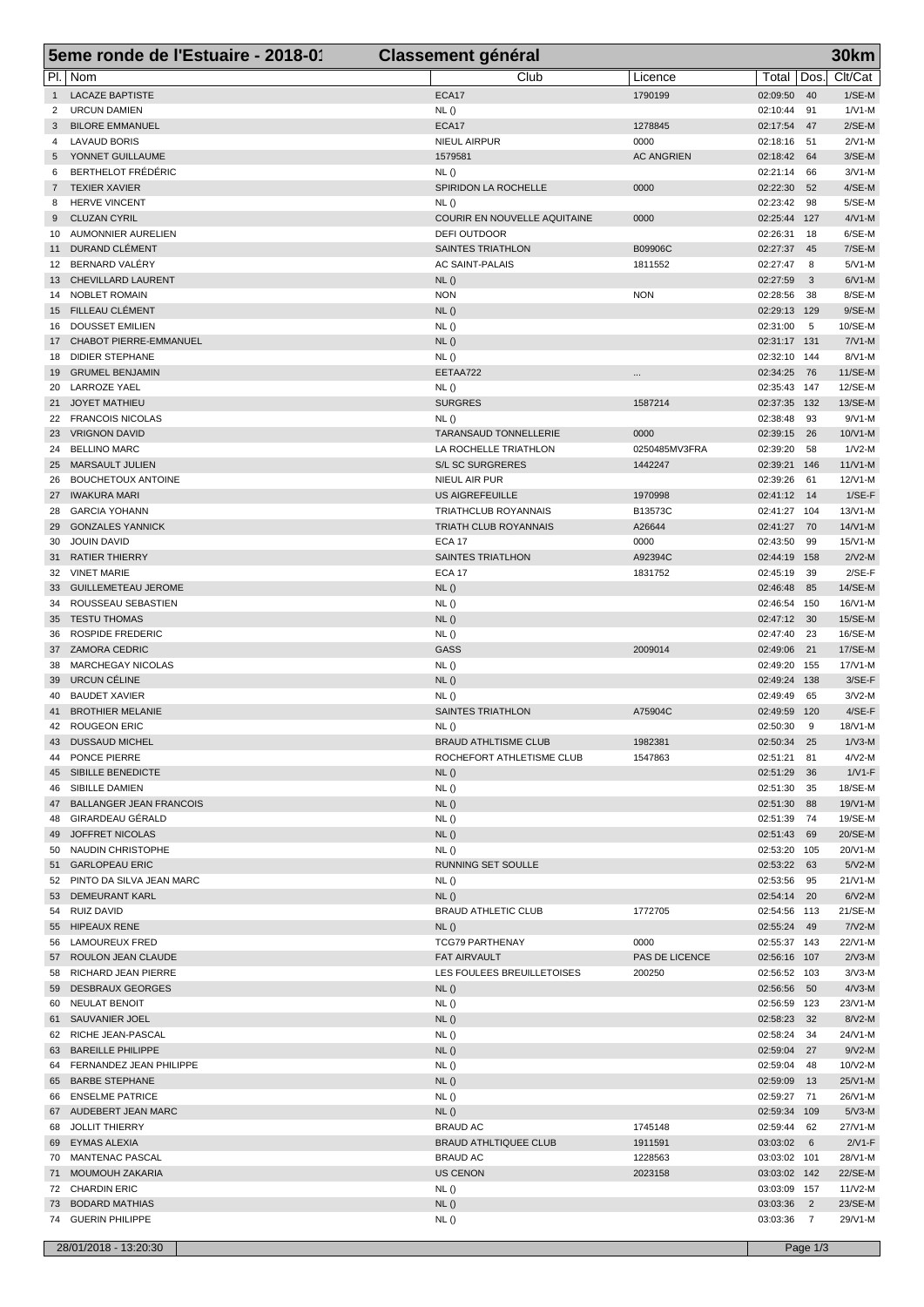| 5eme ronde de l'Estuaire - 2018-01                        | <b>Classement général</b>                    |                    | <b>30km</b>                                               |
|-----------------------------------------------------------|----------------------------------------------|--------------------|-----------------------------------------------------------|
| PI.<br>  Nom                                              | Club                                         | Licence            | Dos<br>Clt/Cat<br>Total                                   |
| <b>BUISSON AURELIEN</b><br>75                             | NL()                                         |                    | 03:03:44<br>24/SE-M<br>59                                 |
| AMARI KAMEL<br>76                                         | NL()                                         |                    | 30/V1-M<br>03:03:48<br>16                                 |
| <b>FRAISSE OLIVIER</b><br>77                              | AC <sub>2</sub> A                            | 2010927            | 25/SE-M<br>03:03:49<br>86                                 |
| MEUNIER ALEXANDRE<br>78<br><b>MELIER PHILIPPE</b><br>79   | JARNAC ATHLETISME<br><b>JARNAC ATHLTISME</b> | 1828794<br>1420807 | 03:03:53<br>26/SE-M<br>53<br>12/V2-M<br>03:03:53<br>90    |
| MICHAUD RODOLPHE<br>80                                    | NL()                                         |                    | 27/SE-M<br>03:04:53<br>78                                 |
| ROCHA DA SILVA MANON<br>81                                | NL()                                         |                    | $5/SE-F$<br>03:05:14 152                                  |
| VILLENEUVE SAMY<br>82                                     | CA CHATELAILLON                              | 2054220            | $31/N1-M$<br>03:05:55 100                                 |
| <b>LALONDE JULIEN</b><br>83                               | <b>JARNAC</b>                                | 1620597            | 03:06:11 133<br>28/SE-M                                   |
| PUBERT CHRISTOPHE<br>84                                   | NL()                                         |                    | 03:07:45 116<br>29/SE-M                                   |
| <b>SAPIN VINCENT</b><br>85<br><b>GUERIN CHRISTOPHE</b>    | NL()                                         |                    | 03:08:13<br>$32/N1-M$<br>89<br>33/V1-M<br>03:08:53<br>154 |
| 86<br>DELANGUE ALEXANDRE<br>87                            | NL()<br>TRIATHLON LITTORAL 59                | A88594             | 03:08:55<br>30/SE-M<br>-77                                |
| <b>DENIMAL JULIEN</b><br>88                               | NL()                                         |                    | 31/SE-M<br>03:08:56<br>145                                |
| JAILLET ANTOINE<br>89                                     | NL()                                         |                    | 03:09:03<br>32/SE-M<br>87                                 |
| PERROUAULT CAROLE<br>90                                   | CAC CHATELAILLON-PLAGE                       | 1110377            | $3/N1-F$<br>03:09:03 149                                  |
| PIBERNE DOMINIQUE<br>91                                   | JARNAC ATHLETISME                            | 1504957            | 03:10:24 128<br>13/V2-M                                   |
| <b>MALLET CHRISTOPHE</b><br>92                            | NL()                                         |                    | 14/V2-M<br>03:11:30<br>57                                 |
| <b>CHASTENET STEPHANE</b><br>93<br>FIERLA JEAN MARC<br>94 | US AIGREFEUILLE ATHLETISME<br>NL()           | 1405375            | 03:13:46<br>34/V1-M<br>75<br>03:15:04<br>35/V1-M<br>54    |
| <b>BROSSARD SYLVAIN</b><br>95                             | <b>AUCUN</b>                                 | <b>AUCUN</b>       | 33/SE-M<br>03:15:38<br>83                                 |
| <b>CLEMENT GUILLAUME</b><br>96                            | NL()                                         |                    | 36/V1-M<br>03:15:38<br>79                                 |
| <b>CHARRON CELINE</b><br>97                               | NL()                                         |                    | $6/SE-F$<br>03:15:42<br>151                               |
| <b>TANCHAUD BRUNO</b><br>98                               | NL()                                         |                    | 37/V1-M<br>03:15:48<br>92                                 |
| <b>MERCIER GREGORY</b><br>99                              | <b>USRD</b>                                  | 1130331            | 34/SE-M<br>03:16:36<br>118                                |
| 100 BIER DAVID                                            | <b>USRD</b>                                  | 1052594            | 38/V1-M<br>03:16:36<br>156                                |
| 101 JUILLET HERVÉ<br>102 GUESSARD STEPHANE                | JARNAC ATHLETISME<br>NL()                    | 584658             | 15/V2-M<br>03:16:54<br>135<br>03:17:08 102<br>35/SE-M     |
| <b>BOURSON ERIC</b><br>103                                | SAINTES TRIATHLON                            | A26683             | 03:17:17<br>16/V2-M<br>$\overline{1}$                     |
| <b>CHARRET CHRISTELLE</b><br>104                          | NL()                                         |                    | $4/VI$ -F<br>03:18:11 106                                 |
| 105 AURIOL MATTHIEU                                       | NL()                                         |                    | 36/SE-M<br>03:20:02 130                                   |
| 106 FAVREAU DAVID                                         | NL()                                         |                    | 39/V1-M<br>03:20:11 134                                   |
| 107 FOLIO LAURENT                                         | NL()                                         |                    | 03:20:18<br>37/SE-M<br>97                                 |
| 108 DAUNAS DANIEL                                         | <b>CA ST AGNANT</b>                          | 739301             | $6/N3-M$<br>03:21:41<br>10                                |
| CAMBEFORT ANTOINE<br>109                                  | NL()                                         |                    | 03:22:26<br>38/SE-M<br>68                                 |
| PIERRE ANTHONY<br>110<br>111 DIEUMEGARD OLIVIER           | NL()<br><b>INOXMAN</b>                       |                    | 03:23:10<br>39/SE-M<br>80<br>17/V2-M<br>03:23:42<br>46    |
| 112 YON VINCENT                                           | NL()                                         |                    | 03:25:20<br>40/V1-M<br>117                                |
| 113 SPRIET CHRISTIAN                                      | NL()                                         |                    | 03:25:31<br>41<br>18/V2-M                                 |
| 114 MIGNON MELANIE                                        | NL()                                         |                    | 7/SE-F<br>03:26:47<br>67                                  |
| 115 CHAUVET EDDY                                          | NL()                                         |                    | $41/N1-M$<br>03:26:48<br>19                               |
| 116 JACQUOT MICKAËL                                       | NL()                                         |                    | 40/SE-M<br>03:26:50 114                                   |
| 117 MICHEAU ALEXANDRE                                     | NL ()                                        |                    | 41/SE-M<br>03:26:50 72                                    |
| 118 MOREAU NATHALIE<br>119 GLEYZE STEPHANE                | NL()<br><b>ECA 17</b>                        | 1281508            | $1/V2-F$<br>03:28:55 139<br>03:29:13<br>96<br>19/V2-M     |
| 120 ORLOWSKY JEAN-MARC                                    | NL()                                         |                    | 03:29:13<br>20/V2-M<br>$\overline{4}$                     |
| 121 TRAINAUD JOCELYNE                                     | NL()                                         |                    | $1/\sqrt{3}$ -F<br>03:29:13 137                           |
| 122 AUVERGNAT MARYSE                                      | NL()                                         |                    | 03:29:13 31<br>$2/N3-F$                                   |
| 123 ROY JOCELYNE                                          | NL()                                         |                    | 03:30:05 55<br>$2N2-F$                                    |
| 124 BARREAU JEAN CHARLES                                  | NL()                                         |                    | 03:33:15<br>42/V1-M<br>82                                 |
| 125 AHSAN MAHMUDUL                                        | SPIRIDON 16                                  |                    | $7/N3-M$<br>03:34:38 141                                  |
| 126 MOYNAT CHRISTOPHE                                     | NL()                                         |                    | 42/SE-M<br>03:35:15 37                                    |
| 127 SUDRE OLIVIER<br>128 MICHONNEAU MICHEL                | NL()<br>NL()                                 |                    | 03:35:16<br>$21/N2-M$<br>60<br>03:35:19<br>$8/N3-M$<br>24 |
| 129 BOZEC FREDERIC                                        | NL()                                         |                    | 43/V1-M<br>03:36:37 108                                   |
| 130 GIRAUD JEAN MARC                                      | NL()                                         |                    | 03:36:57 112<br>22/V2-M                                   |
| 131 LUCAS OLIVIER                                         | NL()                                         |                    | 44/V1-M<br>03:37:18<br>56                                 |
| 132 GRENON FLAVIE                                         | NL()                                         |                    | $8/SE-F$<br>03:37:18<br>28                                |
| 133 BOURSON HERVÉ                                         | NL()                                         |                    | 03:38:00 115<br>23/V2-M                                   |
| 134 BIARD SOLENE                                          | NL()                                         |                    | $9/SE-F$<br>03:38:02 119                                  |
| 135 DUGAY OLIVIER<br>136 SAPETA ANNA                      | NL()                                         |                    | 03:39:05<br>45/V1-M<br>- 84<br>10/SE-F                    |
| 137 GUERRY CYRIL                                          | NL()<br>NL()                                 |                    | 03:40:56 124<br>46/V1-M<br>03:44:58 148                   |
| 138 GIRAUD MARC                                           | RDTN BREUIL MAGNE                            | A27044C            | 03:44:59<br>22<br>24/V2-M                                 |
| 139 SAUCEDE JACQUES                                       | RDTN BREUIL MAGNE                            | A27018C            | 03:45:00<br>- 33<br>25/V2-M                               |
| 140 GROUSSARD NADIA                                       | NL()                                         |                    | 03:47:12 94<br>11/SE-F                                    |
| 141 HOCBON DOMINIQUE                                      | NL()                                         |                    | 03:48:03 153<br>$9/N3-M$                                  |
| 142 FESSLER SARAH                                         | <b>FRANCO SUISSE</b>                         | 0000               | $5/N1-F$<br>03:49:06 126                                  |
| 143 MEYZE JEAN LUC                                        | <b>FRANCO SUISSE</b>                         | 0000               | 03:49:06 125<br>26/V2-M                                   |
| 144 SIMON GWENAELE<br>145 TOUCHAIN THOMAS                 | PASS J?AIME COURIR<br>PASS J?AI COURIR       | T304796<br>T304807 | 03:52:06<br>12/SE-F<br>44<br>43/SE-M                      |
| 146 PRICELIUS NORBERT                                     | NL()                                         |                    | 03:52:06<br>-43<br>03:58:08<br>10/V3-M<br>12              |
| 147 RAINON CHRISTINE                                      | NL()                                         |                    | $6/V1-F$<br>04:01:05 42                                   |
| 148 SLIWINSKI CÉCILE                                      | US AIGRFEUILLE ATHLTISME                     | 1592548            | 7/V1-F<br>04:10:13 122                                    |
|                                                           |                                              |                    |                                                           |
| 28/01/2018 - 13:20:30                                     |                                              |                    | Page 2/3                                                  |